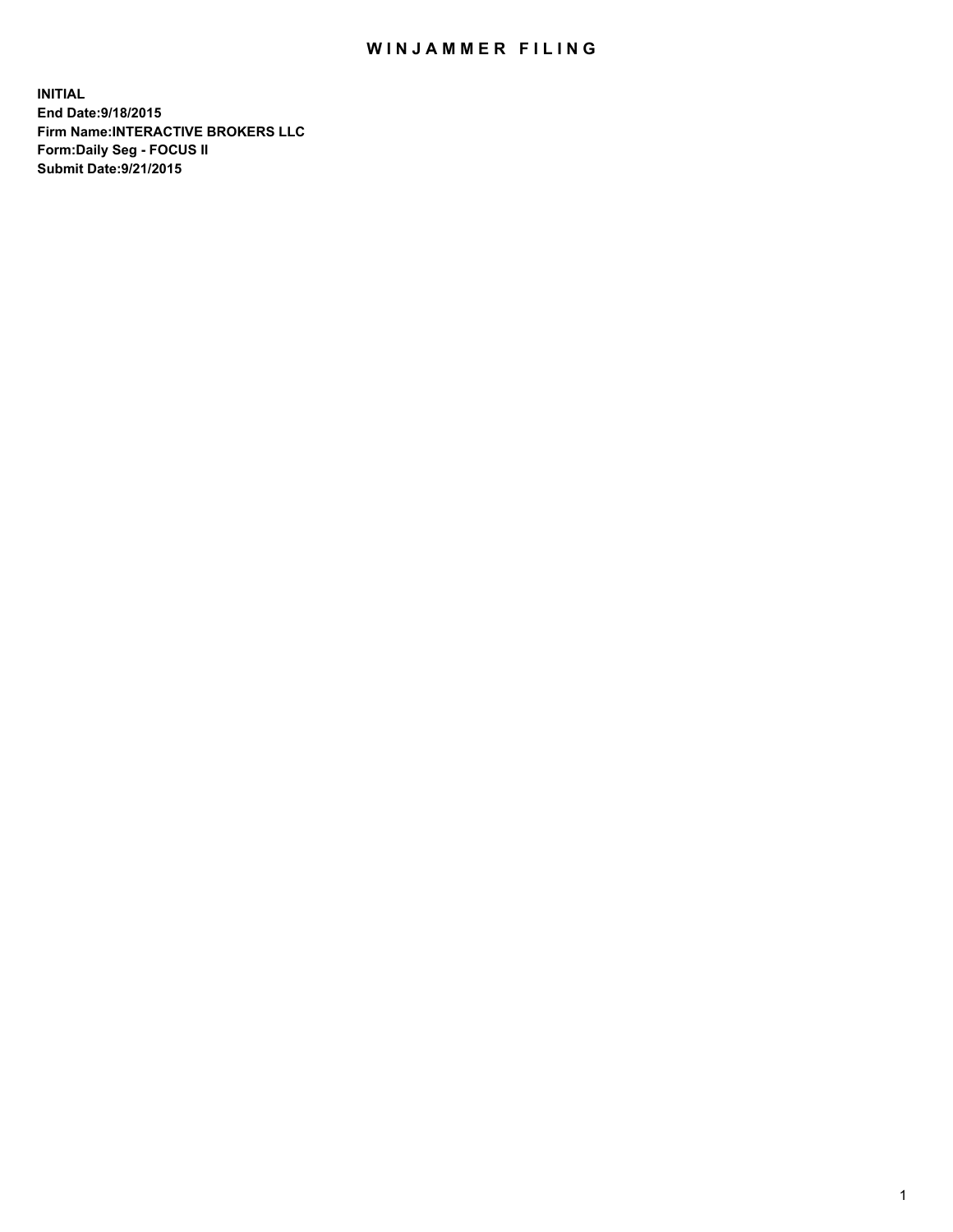## **INITIAL End Date:9/18/2015 Firm Name:INTERACTIVE BROKERS LLC Form:Daily Seg - FOCUS II Submit Date:9/21/2015 Daily Segregation - Cover Page**

| Name of Company<br><b>Contact Name</b><br><b>Contact Phone Number</b><br><b>Contact Email Address</b>                                                                                                                                                                                                                          | <b>INTERACTIVE BROKERS LLC</b><br><b>Michael Ellman</b><br>203-422-8926<br>mellman@interactivebrokers.co<br>$\mathbf{m}$ |
|--------------------------------------------------------------------------------------------------------------------------------------------------------------------------------------------------------------------------------------------------------------------------------------------------------------------------------|--------------------------------------------------------------------------------------------------------------------------|
| FCM's Customer Segregated Funds Residual Interest Target (choose one):<br>a. Minimum dollar amount: ; or<br>b. Minimum percentage of customer segregated funds required:% ; or<br>c. Dollar amount range between: and; or<br>d. Percentage range of customer segregated funds required between:% and%.                         | $\overline{\mathbf{0}}$<br>0<br>155,000,000 245,000,000<br><u>00</u>                                                     |
| FCM's Customer Secured Amount Funds Residual Interest Target (choose one):<br>a. Minimum dollar amount: ; or<br>b. Minimum percentage of customer secured funds required:%; or<br>c. Dollar amount range between: and; or<br>d. Percentage range of customer secured funds required between:% and%.                            | $\overline{\mathbf{0}}$<br>0<br>80,000,000 120,000,000<br>0 <sub>0</sub>                                                 |
| FCM's Cleared Swaps Customer Collateral Residual Interest Target (choose one):<br>a. Minimum dollar amount: ; or<br>b. Minimum percentage of cleared swaps customer collateral required:% ; or<br>c. Dollar amount range between: and; or<br>d. Percentage range of cleared swaps customer collateral required between:% and%. | $\overline{\mathbf{0}}$<br>$\overline{\mathbf{0}}$<br>0 <sub>0</sub><br>0 <sub>0</sub>                                   |

Attach supporting documents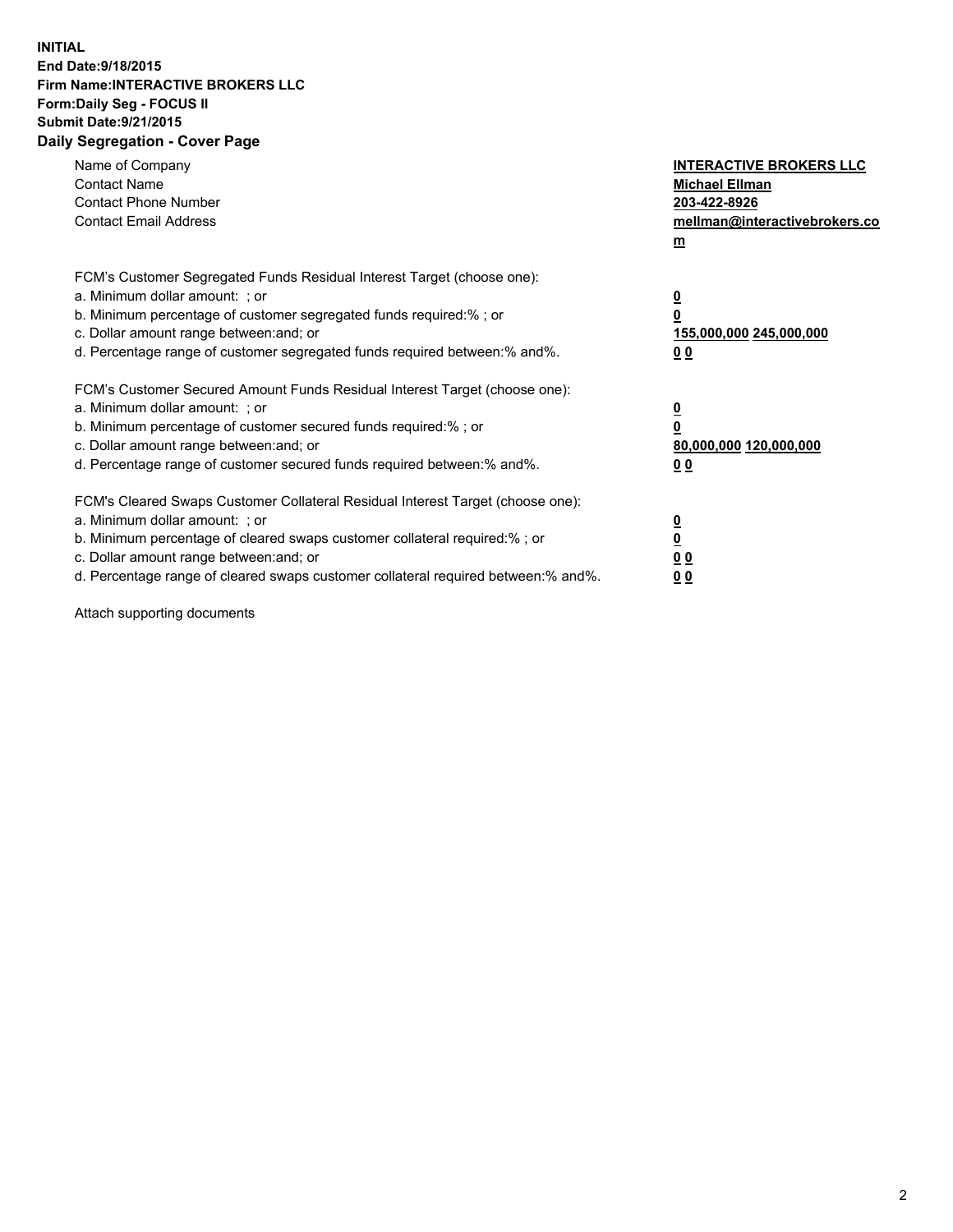## **INITIAL End Date:9/18/2015 Firm Name:INTERACTIVE BROKERS LLC Form:Daily Seg - FOCUS II Submit Date:9/21/2015 Daily Segregation - Secured Amounts**

|     | Daily Ocglegation - Occuled Amounts                                                                        |                                  |
|-----|------------------------------------------------------------------------------------------------------------|----------------------------------|
|     | Foreign Futures and Foreign Options Secured Amounts                                                        |                                  |
|     | Amount required to be set aside pursuant to law, rule or regulation of a foreign                           | $0$ [7305]                       |
|     | government or a rule of a self-regulatory organization authorized thereunder                               |                                  |
| 1.  | Net ledger balance - Foreign Futures and Foreign Option Trading - All Customers                            |                                  |
|     | A. Cash                                                                                                    | 344,776,202 [7315]               |
|     | B. Securities (at market)                                                                                  | $0$ [7317]                       |
| 2.  | Net unrealized profit (loss) in open futures contracts traded on a foreign board of trade                  | -8,054,736 [7325]                |
| 3.  | Exchange traded options                                                                                    |                                  |
|     | a. Market value of open option contracts purchased on a foreign board of trade                             | <b>43,555</b> [7335]             |
|     | b. Market value of open contracts granted (sold) on a foreign board of trade                               | $-55,589$ [7337]                 |
| 4.  | Net equity (deficit) (add lines 1. 2. and 3.)                                                              | 336,709,432 [7345]               |
| 5.  | Account liquidating to a deficit and account with a debit balances - gross amount                          | 259,108 [7351]                   |
|     | Less: amount offset by customer owned securities                                                           | 0 [7352] 259,108 [7354]          |
| 6.  | Amount required to be set aside as the secured amount - Net Liquidating Equity                             | 336,968,540 [7355]               |
|     | Method (add lines 4 and 5)                                                                                 |                                  |
| 7.  | Greater of amount required to be set aside pursuant to foreign jurisdiction (above) or line                | 336,968,540 [7360]               |
|     | 6.                                                                                                         |                                  |
|     | FUNDS DEPOSITED IN SEPARATE REGULATION 30.7 ACCOUNTS                                                       |                                  |
| 1.  | Cash in banks                                                                                              |                                  |
|     | A. Banks located in the United States                                                                      | 9,700,149 [7500]                 |
|     | B. Other banks qualified under Regulation 30.7                                                             | 0 [7520] 9,700,149 [7530]        |
| 2.  | Securities                                                                                                 |                                  |
|     | A. In safekeeping with banks located in the United States                                                  | 361,103,419 [7540]               |
|     | B. In safekeeping with other banks qualified under Regulation 30.7                                         | 0 [7560] 361,103,419 [7570]      |
| 3.  | Equities with registered futures commission merchants                                                      |                                  |
|     | A. Cash                                                                                                    | $0$ [7580]                       |
|     | <b>B.</b> Securities                                                                                       | $0$ [7590]                       |
|     | C. Unrealized gain (loss) on open futures contracts                                                        | $0$ [7600]                       |
|     | D. Value of long option contracts                                                                          | $0$ [7610]                       |
|     | E. Value of short option contracts                                                                         | 0 [7615] 0 [7620]                |
| 4.  | Amounts held by clearing organizations of foreign boards of trade                                          |                                  |
|     | A. Cash                                                                                                    | $0$ [7640]                       |
|     | <b>B.</b> Securities                                                                                       | $0$ [7650]                       |
|     | C. Amount due to (from) clearing organization - daily variation                                            | $0$ [7660]                       |
|     | D. Value of long option contracts                                                                          | $0$ [7670]                       |
|     | E. Value of short option contracts                                                                         | 0 [7675] 0 [7680]                |
| 5.  | Amounts held by members of foreign boards of trade                                                         |                                  |
|     | A. Cash                                                                                                    | 92,041,377 [7700]                |
|     | <b>B.</b> Securities                                                                                       | $0$ [7710]                       |
|     | C. Unrealized gain (loss) on open futures contracts                                                        | -4,343,659 [7720]                |
|     | D. Value of long option contracts                                                                          | 43,562 [7730]                    |
|     | E. Value of short option contracts                                                                         | -55,589 [7735] 87,685,691 [7740] |
| 6.  | Amounts with other depositories designated by a foreign board of trade                                     | 0 [7760]                         |
| 7.  | Segregated funds on hand                                                                                   | $0$ [7765]                       |
| 8.  | Total funds in separate section 30.7 accounts                                                              | 458,489,259 [7770]               |
| 9.  | Excess (deficiency) Set Aside for Secured Amount (subtract line 7 Secured Statement<br>Page 1 from Line 8) | 121,520,719 [7380]               |
| 10. | Management Target Amount for Excess funds in separate section 30.7 accounts                                | 80,000,000 [7780]                |
| 11. | Excess (deficiency) funds in separate 30.7 accounts over (under) Management Target                         | 41,520,719 [7785]                |
|     |                                                                                                            |                                  |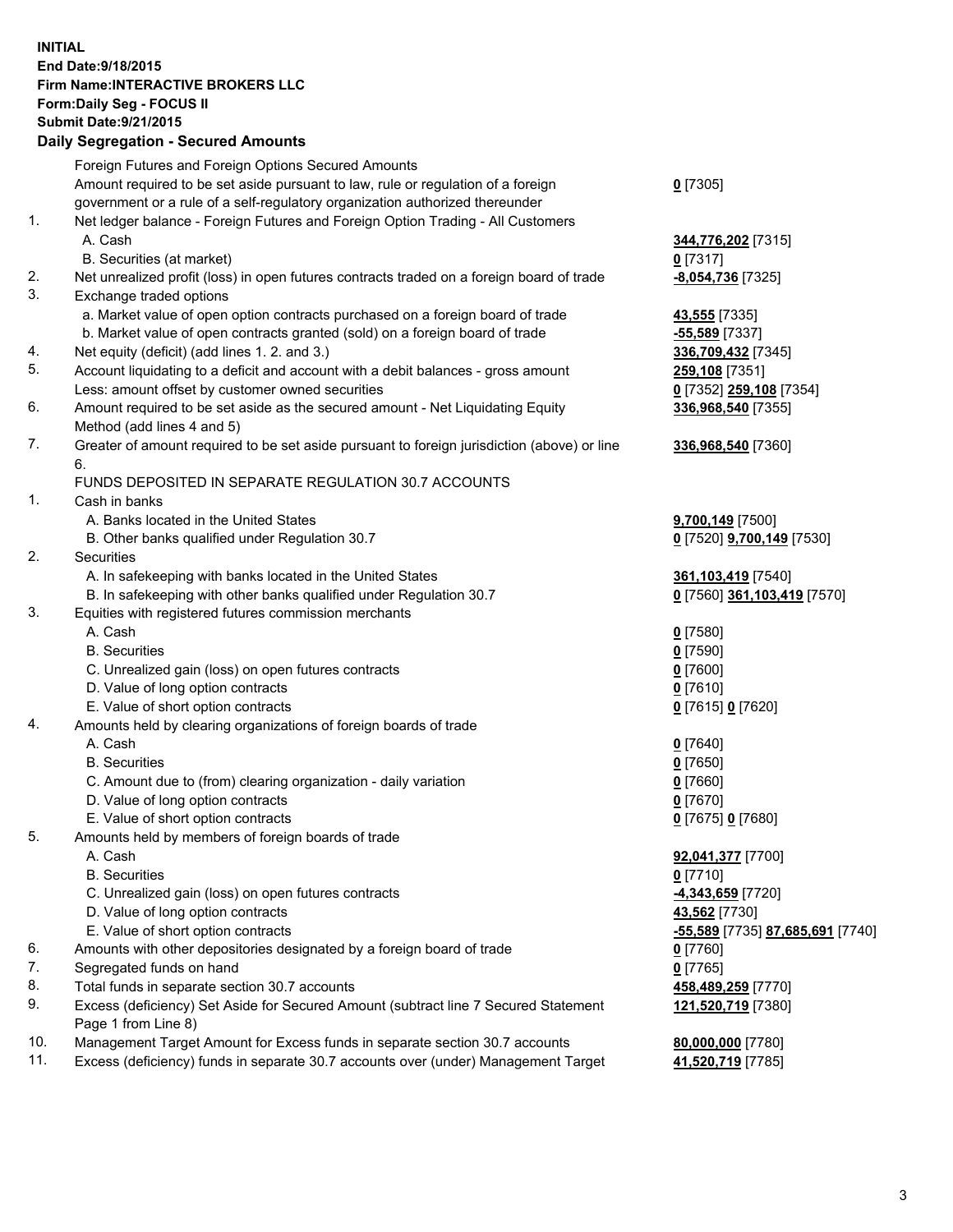**INITIAL End Date:9/18/2015 Firm Name:INTERACTIVE BROKERS LLC Form:Daily Seg - FOCUS II Submit Date:9/21/2015 Daily Segregation - Segregation Statement** SEGREGATION REQUIREMENTS(Section 4d(2) of the CEAct) 1. Net ledger balance A. Cash **2,684,394,971** [7010] B. Securities (at market) **0** [7020] 2. Net unrealized profit (loss) in open futures contracts traded on a contract market **-63,378,368** [7030] 3. Exchange traded options A. Add market value of open option contracts purchased on a contract market **78,468,041** [7032] B. Deduct market value of open option contracts granted (sold) on a contract market **-145,357,443** [7033] 4. Net equity (deficit) (add lines 1, 2 and 3) **2,554,127,201** [7040] 5. Accounts liquidating to a deficit and accounts with debit balances - gross amount **226,681** [7045] Less: amount offset by customer securities **0** [7047] **226,681** [7050] 6. Amount required to be segregated (add lines 4 and 5) **2,554,353,882** [7060] FUNDS IN SEGREGATED ACCOUNTS 7. Deposited in segregated funds bank accounts A. Cash **349,911,018** [7070] B. Securities representing investments of customers' funds (at market) **1,496,843,990** [7080] C. Securities held for particular customers or option customers in lieu of cash (at market) **0** [7090] 8. Margins on deposit with derivatives clearing organizations of contract markets A. Cash **22,503,053** [7100] B. Securities representing investments of customers' funds (at market) **957,131,187** [7110] C. Securities held for particular customers or option customers in lieu of cash (at market) **0** [7120] 9. Net settlement from (to) derivatives clearing organizations of contract markets **17,769,828** [7130] 10. Exchange traded options A. Value of open long option contracts **78,452,877** [7132] B. Value of open short option contracts **-145,342,315** [7133] 11. Net equities with other FCMs A. Net liquidating equity **0** [7140] B. Securities representing investments of customers' funds (at market) **0** [7160] C. Securities held for particular customers or option customers in lieu of cash (at market) **0** [7170] 12. Segregated funds on hand **0** [7150] 13. Total amount in segregation (add lines 7 through 12) **2,777,269,638** [7180] 14. Excess (deficiency) funds in segregation (subtract line 6 from line 13) **222,915,756** [7190] 15. Management Target Amount for Excess funds in segregation **155,000,000** [7194] 16. Excess (deficiency) funds in segregation over (under) Management Target Amount **67,915,756** [7198]

Excess